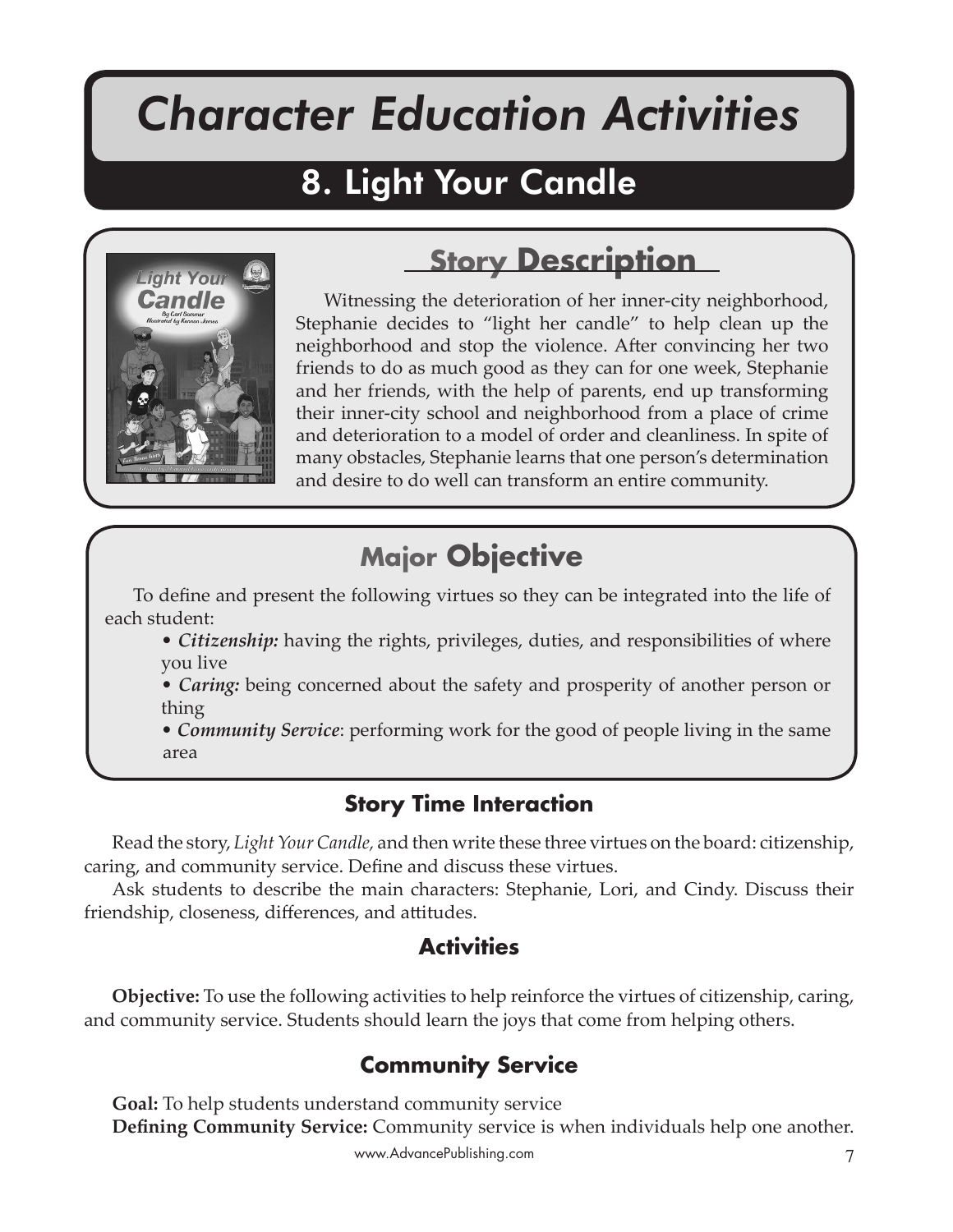#### Light Your Candle

Communities are like a family. They are made of many families who work together to help each other keep the area where they live safe and inviting.

**List of community volunteers:** Community volunteers are those who help to make your community run smoothly and safely. Ask students to list examples:

Volunteers helping in schools and libraries

Organizations feeding and providing shelter for the homeless

Volunteers visiting the sick in hospitals and senior homes

Volunteers coaching teams

**Religious volunteers:** Ask students to name things volunteers do at their place of worship: Teaching, ushering, singing, playing instruments, etc.

**Discuss:** What would the community be like without these volunteers?

### **Home Volunteer Tree, Class Citizenship Tree, and Community Volunteer Tree**

**Goal:** To get students to volunteer to help others

**Help Wanted:** Make a help-wanted sign that says: "Help Wanted–Community Helpers."

**How Can I Help?** Everyone can help through the use of a home volunteer tree, class citizenship tree, and a community volunteer tree. By being willing to volunteer, students may experience the rewards of joy of giving to their home and community.

**Projects:** There are three projects that can be made. All three projects can be made and displayed at the same time. This will give ample opportunity for all students to help others and be recognized.

**Where to Start:** Where do you start to make a difference?

Start where you are with one need at a time. Remember: Enthusiasm is contagious!

**Community Service at Home:** Let's start first at the home. Do you help at home? Working together makes a happy home. A family works together because they *care* about each other. Each family member has an important responsibility in making the home run smoothly and efficiently. When family members do not help, there is dissension.

**Project–Construction of Home Volunteer Tree:** Draw and cut out a large green poster board tree shapes and staple them to a bulletin board with a sign labeling it *Home Volunteer Tree.* Ask students to write or illustrate ways they can help at home. Stress that students should help around the house without bitterness or complaining. Make a list of the ideas and place them on the tree. For example:

Taking out the trash Doing the dishes Vacuuming the house Keeping their room clean Mowing the lawn Weeding the garden

**Project–Construction of Class Citizenship Tree:** Draw and cut out a large green poster board tree shape and staple it to a bulletin board with a sign labeled *Class Citizenship Tree.* Ask students to write or illustrate ways they can help in the classroom. Make a list of the ideas and place them on the tree. For example:

Picking up trash in the room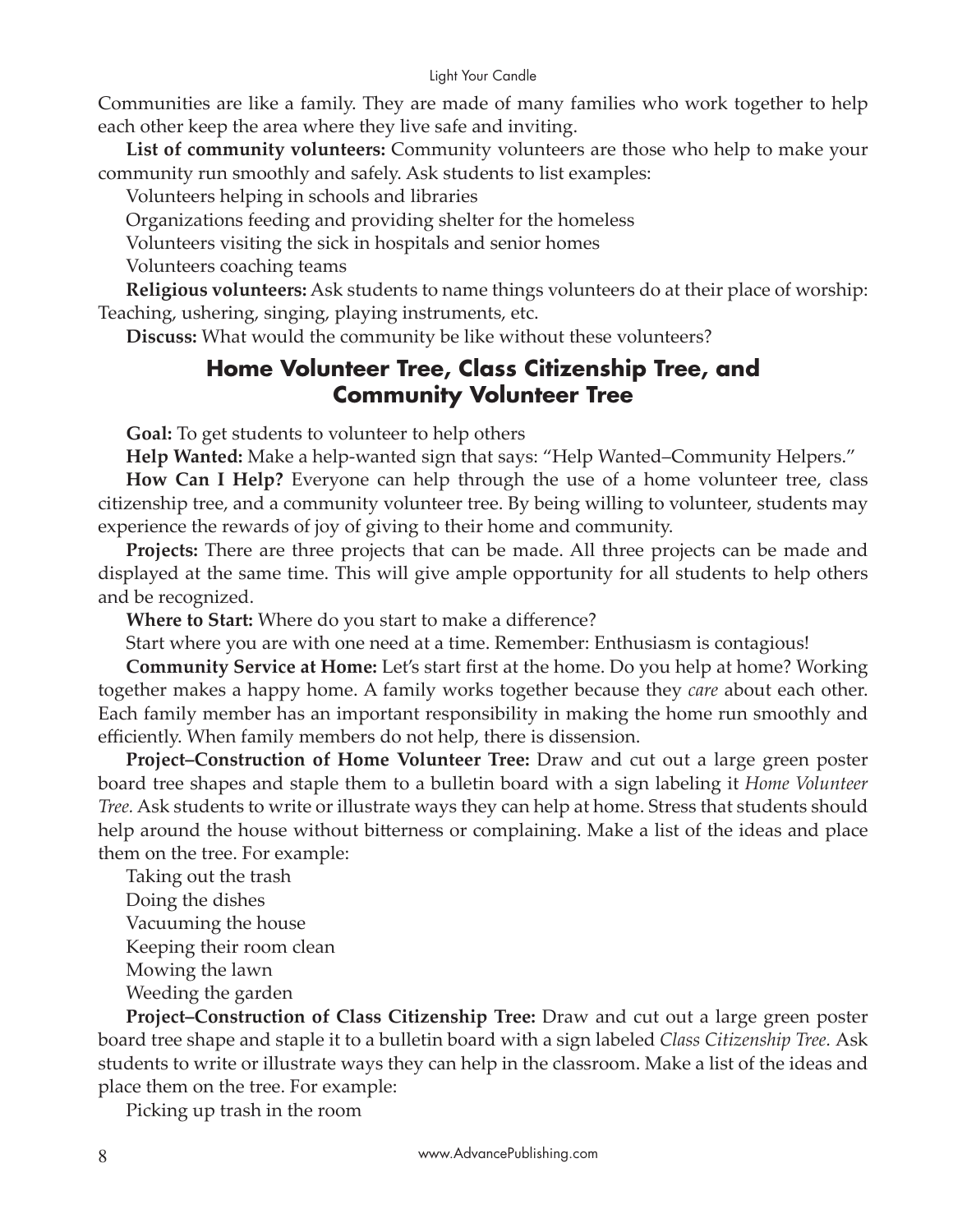Keeping your desk clean and orderly

Being willing to help other students in need

Raising your hands and not speaking out of order

Not talking when you should be quiet

Not disturbing other students while they are working

Obeying school rules

Treating others the way you want to be treated

**Project–Construction of Community Volunteer Tree:** Draw and cut out a large green poster board tree shape and staple it to a bulletin board with a sign labeled *Community Volunteer Tree.*  Ask students to write or illustrate ways they can help others outside the classroom. Make a list of the ideas and place them on the tree. For example:

Running errands for a shut-in

Picking up trash outside a shut-in's house

Helping a friend with a difficult project

Taking food to a sick neighbor

Helping a blind person cross the street

Giving up your seat to an older person

**Student Action:** Have each student pick a "gift" or action for each tree that he or she will try to complete in a specified time period. The student can make a construction paper greeting card describing the chosen action and decorate it. When an action has been performed, the gift card may be stapled beneath the Community Volunteer Tree. The object is to bring many gifts, which represent the community, to the tree.

## **Circle of Care Community Bulletin Board**

**Goal:** To help students recognize others in the community who are helping others

**Project:** Make a *Circle of Care Community Bulletin Board*. Students should select community helpers from newspapers or magazines and write a brief paragraph about how that member or job helps the community. If there is a group of volunteers, paste a picture of the group in a circle on some construction paper. Write in the middle a short paragraph about what the group does for the community.

## **Thank-You Card to the Community Volunteers**

**Goal:** To get students to be thankful for those helping as community volunteers

**Project:** Make a large thank-you card and send it to the place where there are community volunteers. If it's possible, have the class as a group present the thank-you card to the volunteers. Notify the local newspaper and they may write an article on the event.

## **Meet Our Community Volunteers**

**Goal:** To learn from community volunteers what they are doing so to inspire students to help others

**Project:** Meet Our Community Volunteers Day:

Schedule community volunteers to give a brief talk to the children about how they help the community. This is a good time to use parents of students who are involved in helping the community. Ask students to list some volunteers they know.